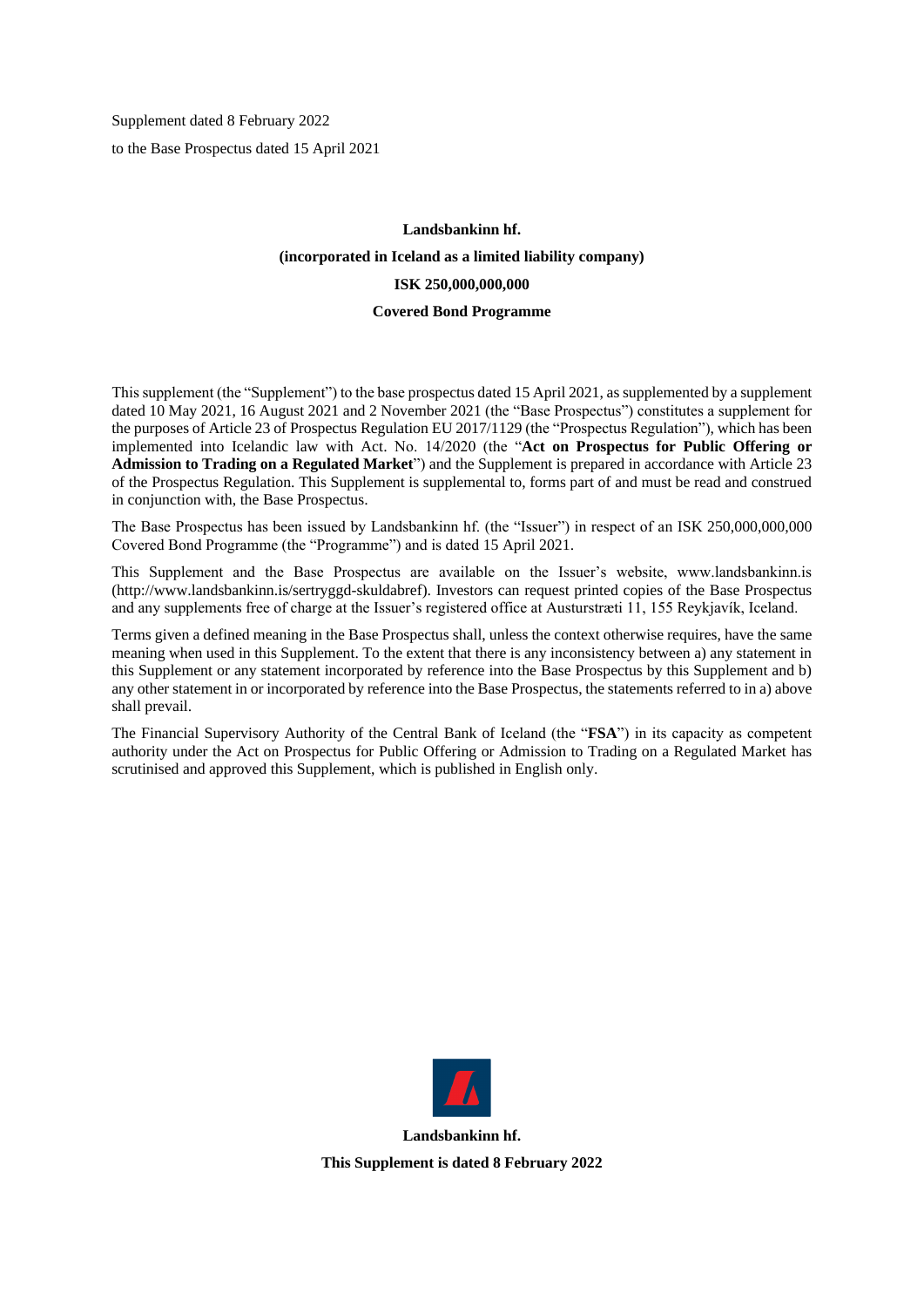## **1. ISSUER'S STATEMENT**

Chief Executive Officer and Chief Financial Officer of Landsbankinn hf., Reg. No. 471008-0280, registered office at Austurstræti 11, 155 Reykjavík, Iceland, on behalf of the Issuer, hereby declare, that having taken all reasonable care to ensure that such is the case, the information contained in this Supplement is, to the best of their knowledge, in accordance with the facts and contains no omission likely to affect its import.

Reykjavík, 8 February 2022 On behalf of Landsbankinn hf.,

Lilja Björk Einarsdóttir Chief Executive Officer

Hreiðar Bjarnason Chief Financial Officer

## **2. INCORPORATION BY REFERENCE**

The following wording shall be inserted after the first paragraph into sub-section entitled "*Documents Incorporated by Reference*" under the section entitled "*Important Information*" on pages 46-47 in the Base Prospectus,

i) The Condensed Consolidated Financial Statements of the Issuer for year ended 31 December 2021, together with the auditor's report on review of Consolidated Financial Statements and the report of the Board of Directors and the CEO;

[https://www.landsbankinn.is/uploads/documents/arsskyrsluroguppgjor/Consolidated-Financial-Report-2021-](https://www.landsbankinn.is/uploads/documents/arsskyrsluroguppgjor/Consolidated-Financial-Report-2021-EN.pdf) [EN.pdf](https://www.landsbankinn.is/uploads/documents/arsskyrsluroguppgjor/Consolidated-Financial-Report-2021-EN.pdf)